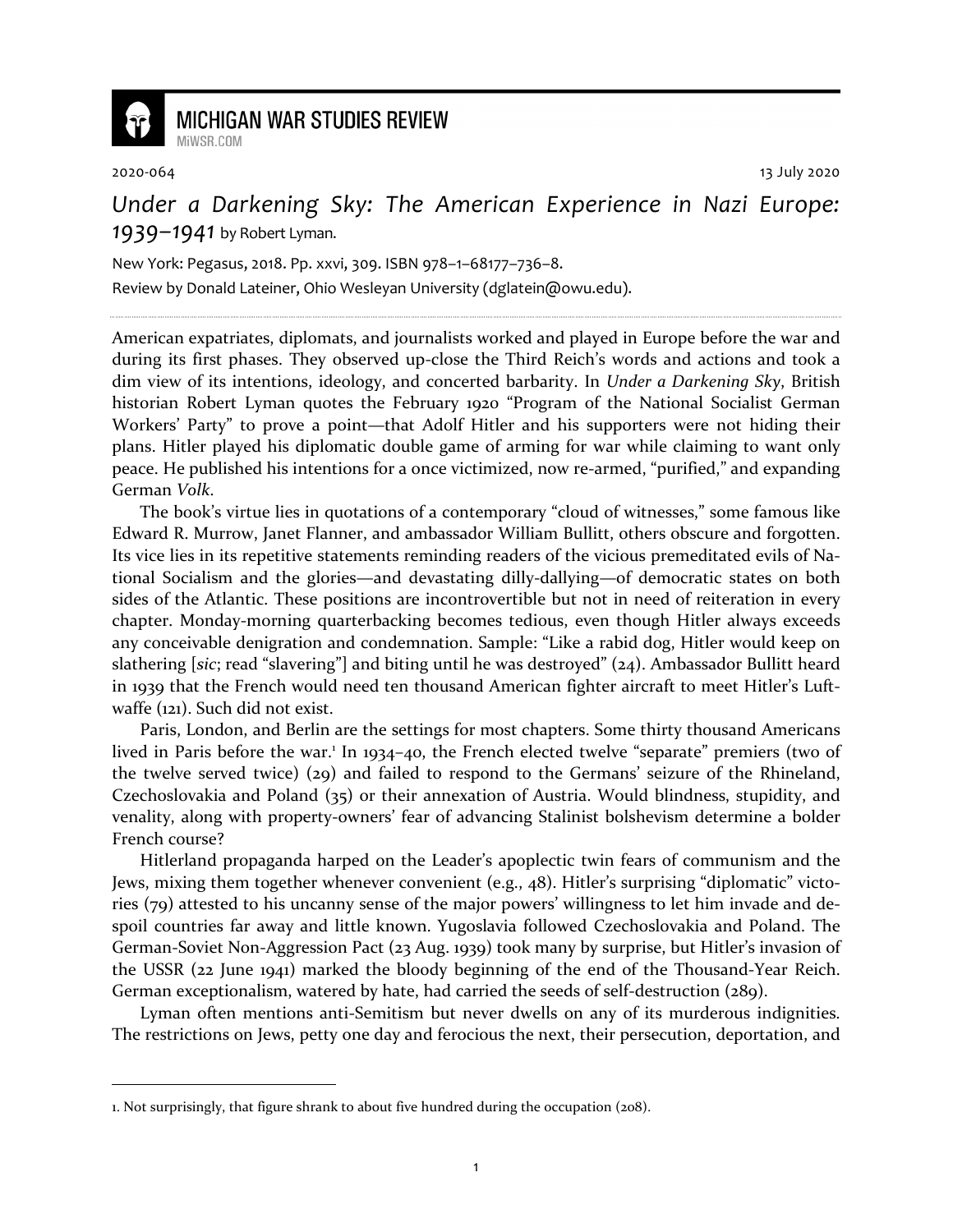attempted "extermination" (261–62), as observed by indifferent or appalled Americans,<sup>2</sup> deserve at least a chapter. Jewish doctors and lawyers lost their right to practice, Jewish shops were smashed, and Jews could use only yellow park benches. "Aryan" men looted or confiscated Jews' property, while their Aryan spouses strolled to the head of rationed food and clothing lines. The author barely touches on the suppression of German unions (99) and ignores Italy and Benito Mussolini's sideshow Fascist aggressions against France, Tunisia, Albania, and Greece.

An exciting chapter, "Eagles at Dawn," evokes the doughty fly-boys of the book's dust jacket. Lyman reports on pilot Art Donahue's service—after only eighteen days of fighter training among eleven Americans in the crucial early days of the Battle of Britain.<sup>3</sup> Blackout-inducing dives to evade "bouncing" Messerschmitts, reaching speeds of 700 mph, induced both fear and elation. Donahue parachuted from a burning Spitfire at least once, and exceeded the average pilot lifeexpectancy of four weeks, but died in combat in September 1942. Unlike W.B. Yeats's "Irish Airman,"<sup>4</sup> a member of an oppressed minority indifferent to the British patriotism he served, Donahue volunteered to risk his life for Britain. Meanwhile, from afar his American nation watched the Germans try to crush the last free state fighting in Europe.

The French lacked both "the military wherewithal" (93) to support Poland in the east, and the political will to attack Germany's western flank. President Franklin Roosevelt's inclinations were clear, but he eschewed joining the conflict and imperiling his 1940 election chances (123). Germany attacked Holland, Luxembourg, and Belgium (10 May 1940). Within a month, France too had fallen. The Germans brilliantly used air support to storm through Sedan north of the Maginot Line<sup>5</sup> and in the ensuing chaos, Panzers had a clear path to Paris. The best British and French forces were deployed in the low countries (135), but were cut off from the Channel ports. While 300,000+ men of the British Expeditionary Force successfully evacuated Dunkirk, they left behind their guns and tanks. Escaping south from Paris along roads jammed with horses, antiquated autos, and thousands of pedestrians was next to impossible. Dive-bombing Stukas strafed men (many elderly), women, and children. Unlike other embassy staff directors, William Bullitt stayed at the American embassy in Paris to meet the conquerors. Some intrepid American reporters, for example William Shirer and A.J. Liebling,<sup>6</sup> followed the Germans into their target countries  $(157)$ , whose forces were paralyzed by the Wehrmacht's speed and logistical preparations. The French declared Paris an "open city" to save it from bombs and bloodshed.

The chips were down, Pétain surrendered, and France became a rich, lootable province of Nazi Germany in three weeks. Economic slavery and ritualized humiliations were inflicted on the French, beginning with the act of Surrender, re-enacted in reverse at Compiègne. German troops swaggered through the capital, and the conquerors sent many Frenchmen to man war-making machinery in Germany. The egg-ration for French citizens was two a month and defacing a German poster was punishable by death (215, quoting Walter Kerr). The Resistance had no coherent voice or strategy for years, until the irascible but impressive Charles de Gaulle in 1943 briefly unified his countrymen's various factions (225).

<sup>2.</sup> Such as the brave Varian Fry of the Emergency Rescue Committee, rescuer of over two thousand Jews and anti-Nazi intellectuals from Vichy France (xix).

<sup>3.</sup> See, further, Donahue's *Tally-Ho! Yankee in a Spitfire* (1941), rpt. under Amazon's CreateSpace imprint (2016).

<sup>4.</sup> See his "An Irish Airman Foresees His Death" (1919).

<sup>5.</sup> Regrettably, Lyman includes no maps or timelines.

<sup>6.</sup> While Lyman quarries Liebling as a source, he ignores his droll sense of humor and calls him "Abbott" throughout.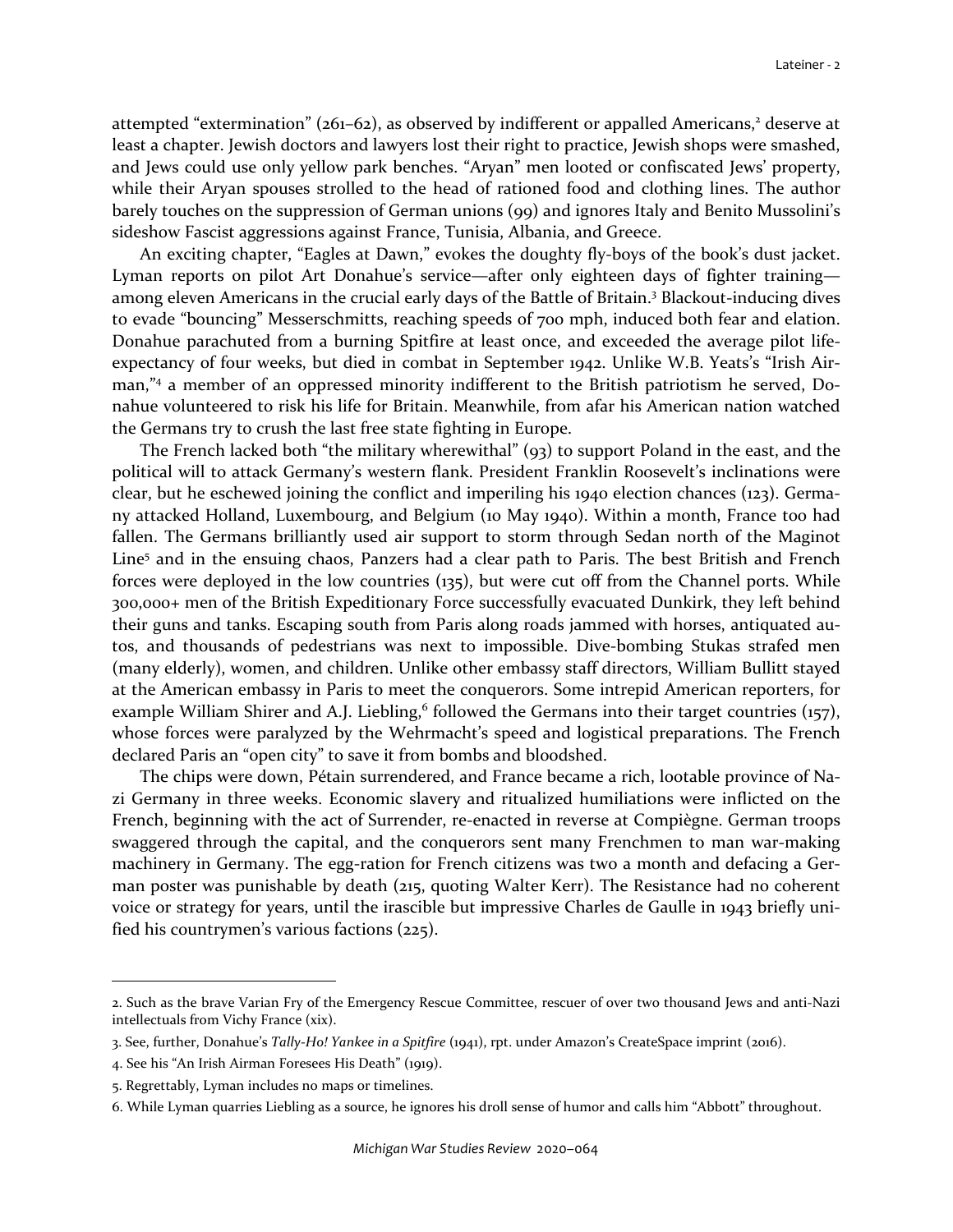Across the Atlantic, US citizens and their representatives were determined to remain aloof from Europe's problems and avoid being drawn again into a European war. Ambassador and bon vivant Bullitt argued against that position in his daily telephone calls to President Roosevelt. The French, to judge by quotations gathered here, once their misguided defense strategy collapsed, reluctantly realized the Americans were leaving them on their pitiable own. The US economic system had simply not yet geared up for all-out war. The battle-free fall of Austria and Czechoslovakia, and even the Blitz of Poland were not sufficiently persuasive to survivors of a another brutal World War only twenty-five years earlier. Even after the fall of Denmark, Norway, Holland, and Belgium, isolationist Americans protected by broad seas, particularly Republican congressmen, were slow to learn that their putative cost-free policy was a mirage. The Japanese surprise attack on Pearl Harbor and the concomitant German declaration of war on the United States changed that. The United States' neutrality could survive Hitler's destruction of European civilization, but not attacks on American property and lives.<sup>7</sup>

Willful ignorance kept the United States out of war for over two years. American witnesses to Nazi aggression recorded the Germans' welcome arrival in Austria and the invasions of Czechoslovakia, Poland, and elsewhere well beyond *Grossdeutschland*. In occupied Paris, several Americans joined Free French operatives to help downed Allied airmen evade capture (233–39). They included Josephine Baker, the celebrated African-American dancer and singer.

Germany's aerial bombing campaign against British cities and ports began 7 September 1940 with 348 Luftwaffe bombers and 617 fighters. It lasted for fifty-seven days and nights. Nightly bombardment did less damage than one might have imagined; the darkness protected the aggressive scoundrels from the defenders' guns but also complicated their efforts to land bombs on targets. But whole sections of many cities large and small (London, Birmingham, Coventry, Plymouth) were obliterated.

Berliners were mistakenly assured they would not need their air-raid shelters. As early as August 1940, the "British Air Criminals" launched retaliatory raids on Germany; however limited, they had a dramatic psychological effect on the "master race." By 1943 the hell of massive Allied raids had become commonplace and steadily exacerbated the Germans' war-long shortages of food and other necessities, deprivations that affected despised and bullied groups even more grievously. The country began to starve—vegetables were luxuries and soap disappeared. The Wehrmacht's millions needed to be fed (250) and Operation Barbarossa drained the life out of Berlin, as Howard K. Smith reported from the city (253). No more Coca-Cola, and ersatz imitations did not "hit the spot." Lyman argues that the German people did not want war but could not prevent it. Their war-weariness only increased, of course, as the tide turned against them. In Berlin, Quakers helped Jews emigrate, when a host country could be found. For a time, before the murderous "final solution," Jewish citizens who could afford the bribes might buy their way out.

Joseph Kennedy, the future president's father, became Ambassador to Britain in March 1938. He aligned himself with British appeasers, convinced that the United Kingdom by itself could not withstand the German onslaught. He opposed American intervention with troops or materiel. His policy position and advice to FDR were locally known and resented. His Irish heritage and authoritarian predilections made him less sympathetic to the British cause. He told Churchill to his face that Americans did not wish to save the British Empire (269). That the United States profited from supplying the British seemed fine to him but ugly to those doing the fighting and dying.

<sup>7.</sup> Lend-Lease (March 1941) replaced "cash and carry" of the previous year, a good idea for provisioning Britain, the sole government still fighting fascism and the German war machine, given that the British Empire was out of cash (281).